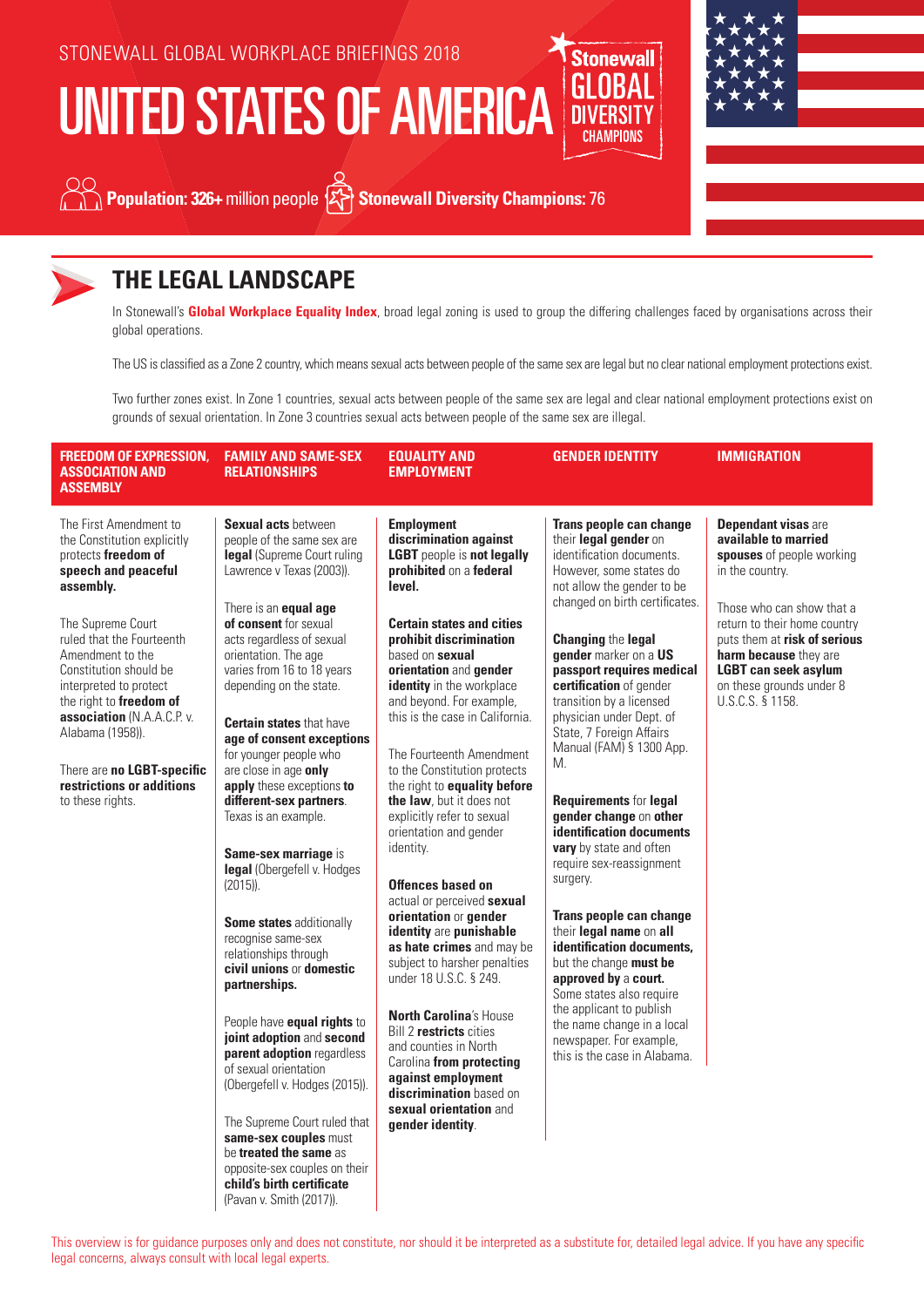

### **A VIEW FROM THE USA**

**The Human Rights Campaign** (HRC) is the United States' largest civil rights organisation working to achieve LGBTQ equality. HRC represents more than three million members and supporters across the country. Members from HRC's communications, global, healthcare, HIV & health equity, legal and workplace programs spoke to Stonewall to tell us about the situation for LGBTQ people in the US.



### **Everyday life**

While the US has nationwide marriage equality and an inclusive federal hate crimes law, the experiences of LGBTQ people in the US vary dramatically. This can be based on where they live as well as factors such as race, income and educational attainment. Discrimination in employment, housing, education and services remains a significant problem. The federal agencies responsible for enforcing employment non-discrimination laws have determined that LGBTQ people are protected under existing federal laws. However, federal courts have been inconsistent in reaching the same interpretation.

Beginning in 2017, the Trump-Pence administration has been working to overturn recent progress on equality by fighting to eliminate and weaken existing legal protections through the courts. It has further issued instructions to make sweeping changes in the American regulatory system.

At the state and municipal level, both legal protections and oppressive laws exist, depending on the state. 19 states plus the District of Columbia have explicit non-discrimination protections in employment, housing and public accommodations for both sexual orientation and gender identity. These laws deter discriminatory behaviour but enforcement is inconsistent. Oppressive laws typically allow discriminatory behaviour and create a system in which LGBTQ people have no recourse when they are harmed.

All legal protections that do exist help support social acceptance. In turn growing social acceptance helps create more legal changes. Urban areas are generally more accepting of LGBTQ people. And while LGBTQ people have increasing rates of visibility in the media, they are often less visible in their home communities.

### **LGBTQ groups and advocacy**

The LGBTQ movement in the US is diverse and vibrant. The movement is led by thousands of advocacy organisations and direct service providers at the local, state and federal levels. In this environment, allies have played a critical role in standing up for equality. More than 60 per cent of Americans currently support same-sex marriage and different polls have shown that majorities support trans rights, such as gender-identity inclusive anti-discrimination legislation. Despite growing acceptance and progress, challenges remain. Individuals and organisations opposing LGBTQ rights remain better funded and persistent in trying to halt, undermine and roll back progress.

### **Workplace**

US federal laws do not consistently afford workplace protections based on sexual orientation or gender identity. LGBTQ jobseekers are left vulnerable to discrimination. Trans people experience rates of unemployment and underemployment up to four times that of cisgender peers. LGBTQ people must utilise resources such as the HRC Foundation's Corporate Equality Index to see whether an individual employer has enacted its own LGBTQ protections.

Private sector employers have led the way on comprehensive policies, benefits and practices for LGBTQ workers and their families. By adding specific sexual orientation and gender identity protections into existing non-discrimination policies, employers can mitigate the patchwork of state laws leaving significant gaps in LGBTQ workplace protections. In addition, businesses can ensure LGBTQ workers and their eligible family members are covered under employer-provided health, leave and financial benefits. Employers can support inclusive environments and leadership opportunities by resourcing LGBTQ and allied employee resource groups. They can also invest in training and education on issues of LGBTQ diversity.

Businesses can engage the external LGBTQ community in the US through public policy advocacy, supplier diversity programmes, sponsorship and philanthropy of LGBTQ organisations. Corporate executives can leverage their unique platforms to further pro-LGBTQ public policy and combat anti-LGBTQ laws at the federal and state levels. In addition, businesses can integrate diverse LGBTQ content into marketing and promotional materials as well as creative content that promotes inclusivity.

### **Healthcare**

Healthcare is gradually becoming more LGBTQ inclusive in the US. Some states and many healthcare providers and facilities offer patient nondiscrimination protections for LGBTQ patients. More and more healthcare providers and facilities are offering employee training on LGBTQ cultural competency and inclusion.

People in the US access healthcare insurance through either their employers or a variety of governmental programmes such as Medicare and Medicaid. This means a person's ability to access LGBTQ-inclusive healthcare services, such as transition-related coverage or HIV prevention (PrEP), depends on the type of health insurance they have. It also depends on the level of training and experience of their provider and healthcare facility. Larger urban areas are more likely to have inclusive services. However, social determinants such as stigma, discrimination, poverty and homelessness prevent many LGBTQ individuals from accessing services where they exist.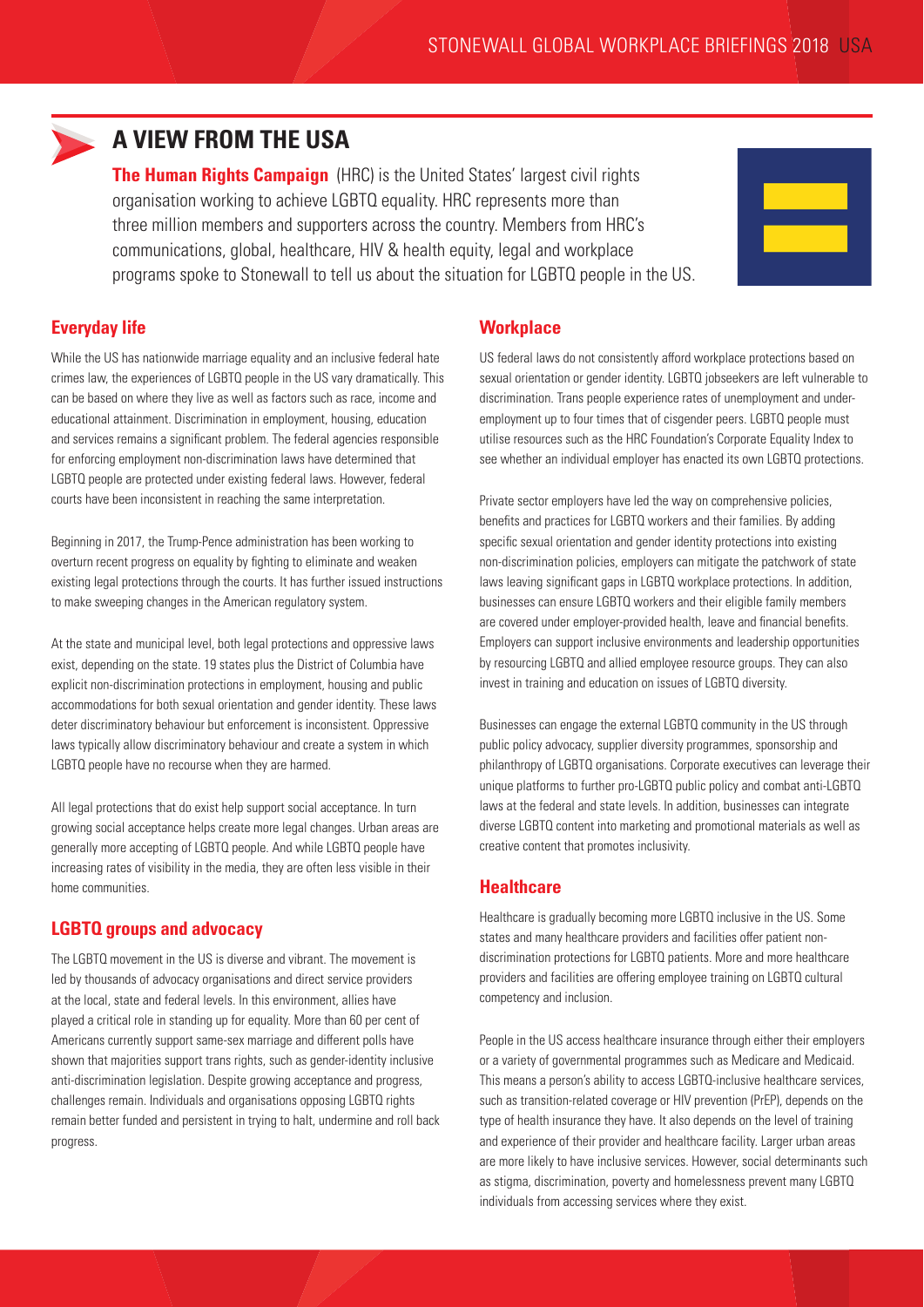

### **LGBT INCLUSION IN THE WORKPLACE**

### THE FOUNDATIONS

There are several steps employers can take to start creating a supportive workplace environment for their LGBT employees in the US:



 $\checkmark$ 

 $\checkmark$ 

**Consult local LGBT organisations to understand the local context for LGBT people**

**Introduce explicitly LGBT-inclusive antidiscrimination and bullying and harassment policies**

# NEXT STEPS

Once a foundation has been built, there are further steps employers can take to bring about positive change for LGBT people. For example:



**Audit and extend partner benefits to same-sex partners**

**Establish employee engagement mechanisms like LGBT networks and allies programmes**

**Carry out LGBT awareness-raising events**



**Train HR staff and promote inclusive policies**

**Carry out LGBT-inclusive diversity training**

**Encourage senior managers to promote their commitment to LGBT inclusion and equality** 

V

**beyond the workplace**

**Partner with local LGBT groups to advance LGBT equality** 



**Work with suppliers and partners to advance LGBT workplace equality**

Employers can improve their initiatives by participating in Stonewall's Global Workplace Equality Index - a free benchmarking tool offering a clear roadmap to LGBT inclusion in the workplace. **www.stonewall.org.uk/gwei**



# **LEARN FROM STONEWALL'S GLOBAL DIVERSITY CHAMPIONS**

**Google** Google uses its position as a leading technology company to positively influence the lives and rights of LGBT people across the US. Google collaborates closely with LGBT advocacy groups like the HRC to learn about and understand the issues affecting LGBT people in the country. As a result, Google has utilised its power to advocate for legal changes. For example, in support for same-sex marriage, Google signed an open letter to the US government as well as a statement to the US Supreme Court. Google also uses its media platforms to change hearts and minds. This includes YouTube campaigns to amplify the voices of LGBT people and the creation of LGBT-themed Google Doodles.

**Citi** Citi is committed to creating equal and inclusive workplaces for its LGBT employees and its policies build the foundation for this. Citi's US antidiscrimination policies expressly ban discrimination and harassment based on sexual orientation and gender identity. Citi also offers equal partner benefits to same-sex and different-sex couples in the US. A transitioning at work policy ensures that managers and HR can support trans employees who are transitioning. Additionally, trans-specific health benefits are included under Citi's healthcare scheme for employees. As part of its approach to increasing diversity, Citi has a Pride Affinity Steering Committee co-chaired by senior leaders to help provide accountability for LGBT diversity outcomes. The Affinity Steering Committee oversees all aspects of Citi's LGBT workplace equality, including the 14 local LGBT employee network chapters in the US, with around 2,700 members. These are open to LGBT people and allies. The network chapters are initiated and led by employees and offer professional development, mentoring and networking. Many of the network chapters also support LGBT organisations. For example, the local Pride chapter in New York City has collaborated with SAGE, an organisation focused on supporting older LGBT people. In addition to supporting SAGE's mission through volunteering, Citi Community Development has supported SAGE's efforts to expand the amount of affordable housing for older LGBT people, and has provided financial education support. Citi also runs initiatives to train staff on LGBT topics. For example, in 2018 an LGBT inclusion education series focused on allyship and education on global LGBT issues to help raise employee awareness. An Ally 101 session, led by the organisation PFLAG Straight for Equality, was introduced by our two Pride Affinity co-leads and focused on US-specific data, information, ally programming and opportunities. Citi has also shown its support for LGBT equality in the US by signing amicus briefs relating to key cases before the Supreme Court.